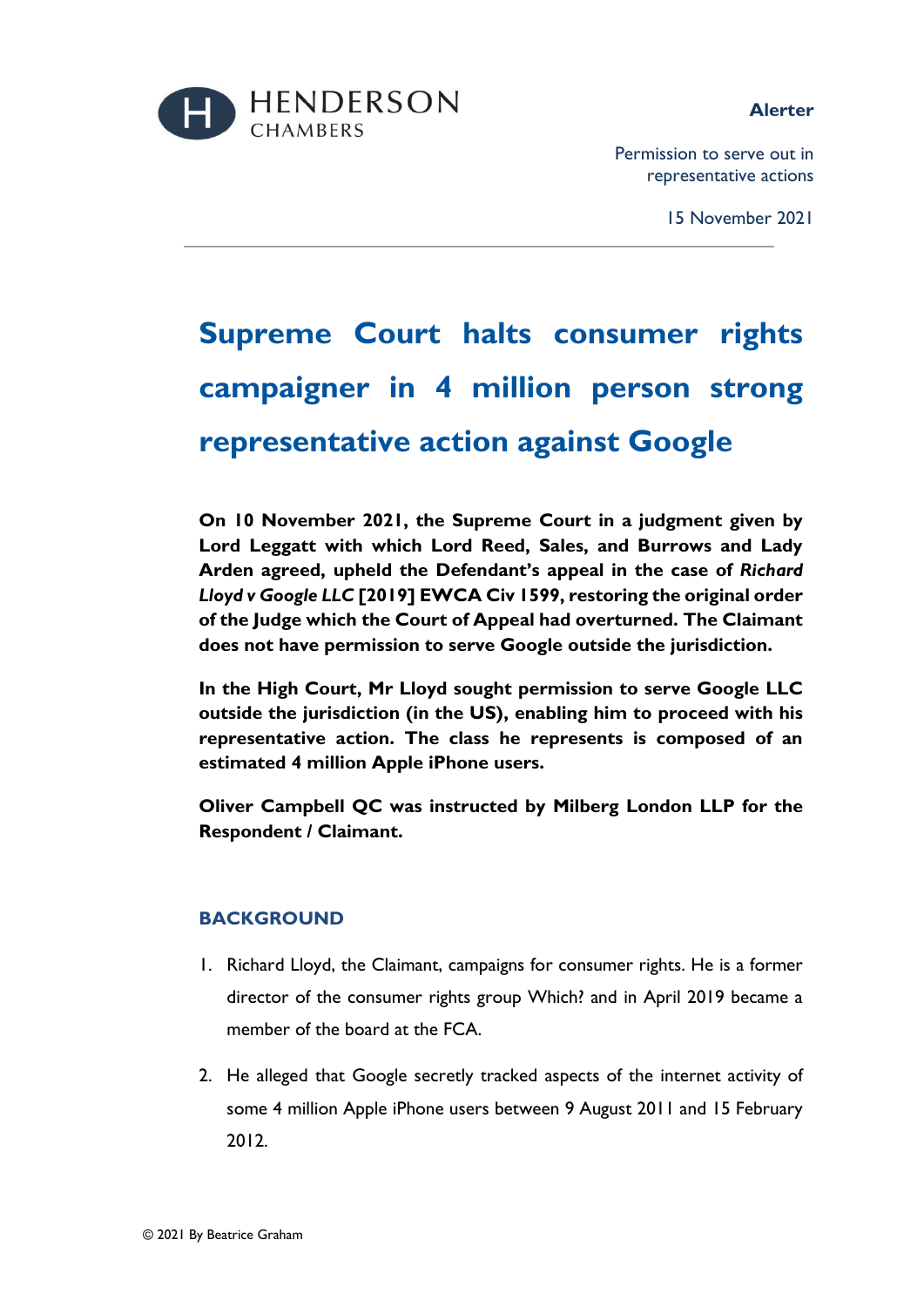- 3. Many readers will be familiar with the concept of 'cookies'. These enable tracking of internet activity undertaken by a device. 'DoubleClick Ad Cookies' were developed by Google to enable the delivery and display of internet based adverts. Exceptions created to Safari's default settings (an Apple designed web browser) in place until March 2012, enabled Google to devise and implement the 'Safari Workaround': "*Stripped of its technicalities, its effect was to enable Google to set the DoubleClick Ad cookie on a device, without the user's knowledge or consent, immediately, whenever the user visited a website that contained DoubleClick Ad content.*" (Warby J at paragraph 10).
- 4. Put even more simply, Google were allegedly able to collect information about visits made by the devices to websites which contained adverts from Google's advertising network. Ultimately, Google were able to identify not just details such as period of time spent on a particular website, but, in some cases, approximate geographical location of the device and even information as to race, religion, ethnicity and sexual orientation.
- 5. Mr Lloyd's claim alleged breach of statutory duty under section 4(4) of the Data Protection Act 1998 and sought, on behalf of the represented class, damages under section 13 of the Data Protection Act 1998 ("the DPA 1988") for infringement of data protection rights, commission of the wrong and loss of control over data protection rights. The claims was described by the Court of Appeal as "*an unusual and innovative use of the representative procedure*".

# **DECISION AT FIRST INSTANCE – [2018] EWHC 2599 (QB)**

6. The issue before Warby J was a procedural one – whether permission should be given for service out of the jurisdiction.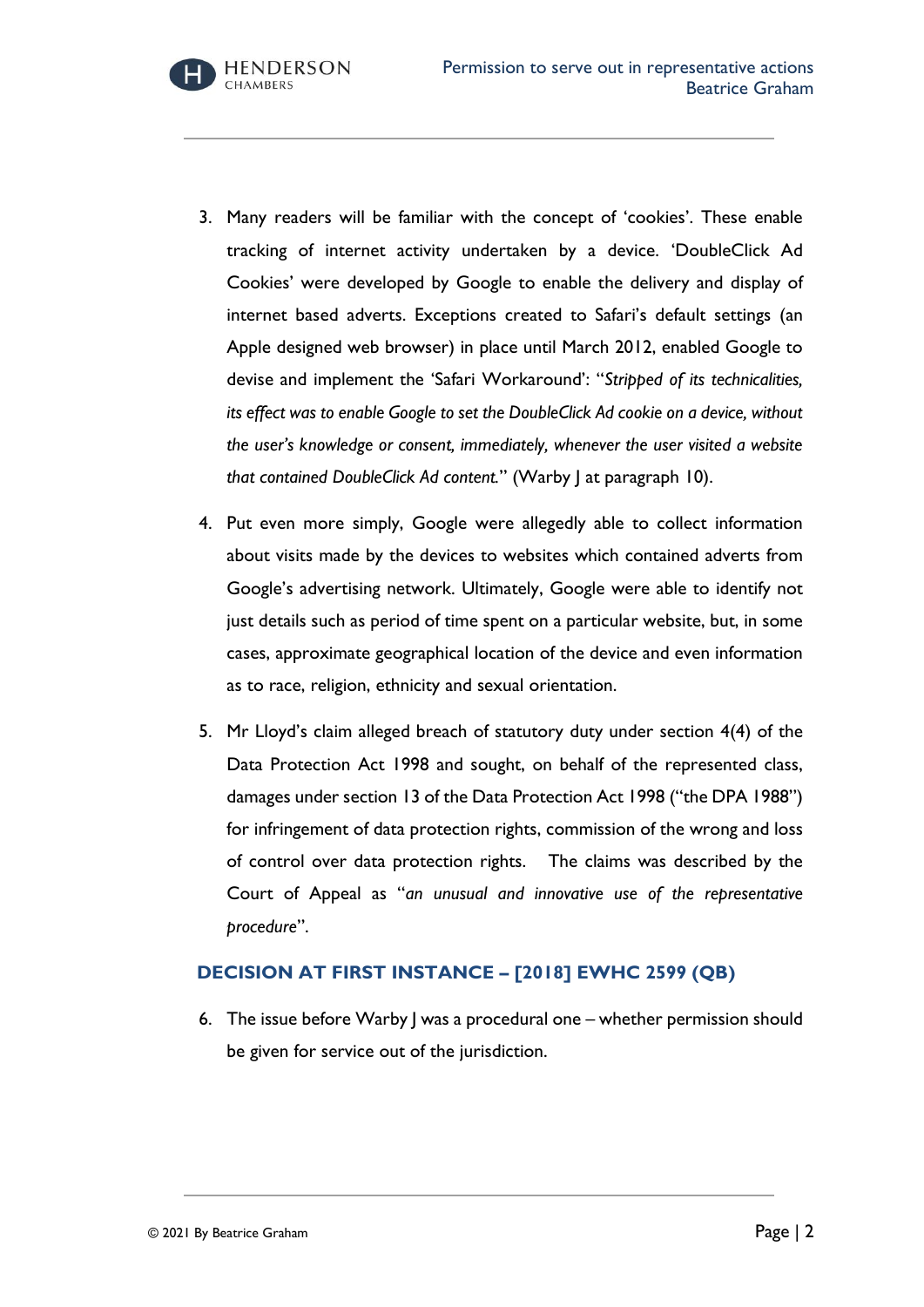

- 7. The only point the Judge identified as needing consideration was paragraph 3.1(9) of PD 6B – in essence whether the Safari Workaround caused damage or counted as damage for the purposes of that paragraph such that the Claimant could be given permission by the court to serve out.
- 8. This led to further questions whether the claim identified any reasonable basis for seeking compensation under the Data Protection Act and whether there was any real prospect that the court would permit the claim to continue as a representative action under CPR Part 19.6. As to the first, the Judge decided there was no basis. As to the second the Judge found that the "*non-bendable*" (paragraph 83) threshold point was whether all the claimants had the same interest in the claim and that the breach of duty and the impact was not uniform across the class such that there was no realistic prospect that the court would permit the claim to continue.
- 9. The Court of Appeal overturned this decision.

# **THE SUPREME COURT'S DECISION – [2021] UKSC 50**

- 10. CPR 19.6 imposes no limit on the number of people who can be represented in a representative action. The individual must only share the 'same interest' as the representative. Following a detailed review of the history of the rule, the Court confirmed the interpretation of 'same interest' should be purposive and in light of the overriding objective (paragraph 71). The Supreme Court concluded that a representative claim could include a claim for damages or other monetary relief.
- 11. However, the Court concluded that the Claimant's claim could not proceed as a representative claim. The Claimant argued that an individual was entitled to compensation for any non-trivial breach of the DPA 1998 without the need to prove that the individual had suffered any financial loss or distress.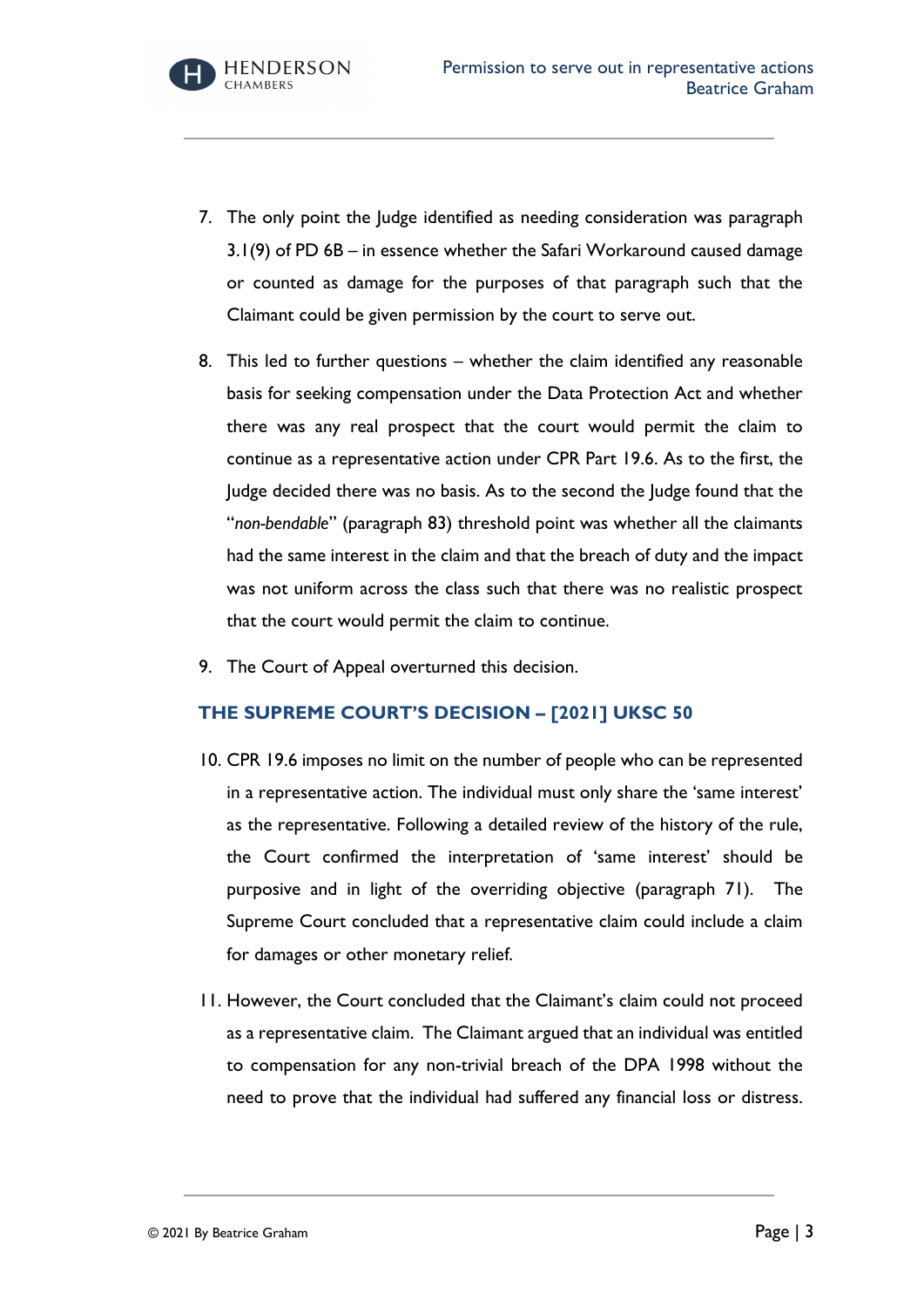**HENDERSON CHAMBERS** 

The Supreme Court rejected that argument and rejected the Claimant's argument that 'loss of control' of data was itself sufficient to entitle an individual to compensation. The Court's interpretation of section 13 of the DPA 1998 was that a claimant is only entitled to compensation if he or she has suffered material damage or distress as a result of the breach. Therefore it would be necessary in the circumstances for individuals to prove that the contravention by Google had caused material damage or distress to them personally (paragraph 138).

12. The Court concluded that the Claimant could not prove that all of the members of the proposed class had suffered material damage or distress, and therefore could not prove their entitlement to compensation as a class. Further, Lord Leggatt stated at paragraph 144:

"*Even if (contrary to my conclusion) it were unnecessary in order to recover compensation under this provision to show that an individual has suffered material damage or distress as a result of unlawful processing of his or her personal data, it would still be necessary for this purpose to establish the extent of the unlawful processing in his or her individual case. In deciding what amount of damages, if any, should be awarded, relevant factors would include: over what period of time did Google track the individual's internet browsing history? What quantity of data was unlawfully processed? Was any of the information unlawfully processed of a sensitive or private nature? What use did Google make of the information and what commercial benefit, if any, did Google obtain from such use?"*

## **KEY TAKE AWAY POINTS**

13. The decision has important ramifications for data protection law and also for collective proceedings.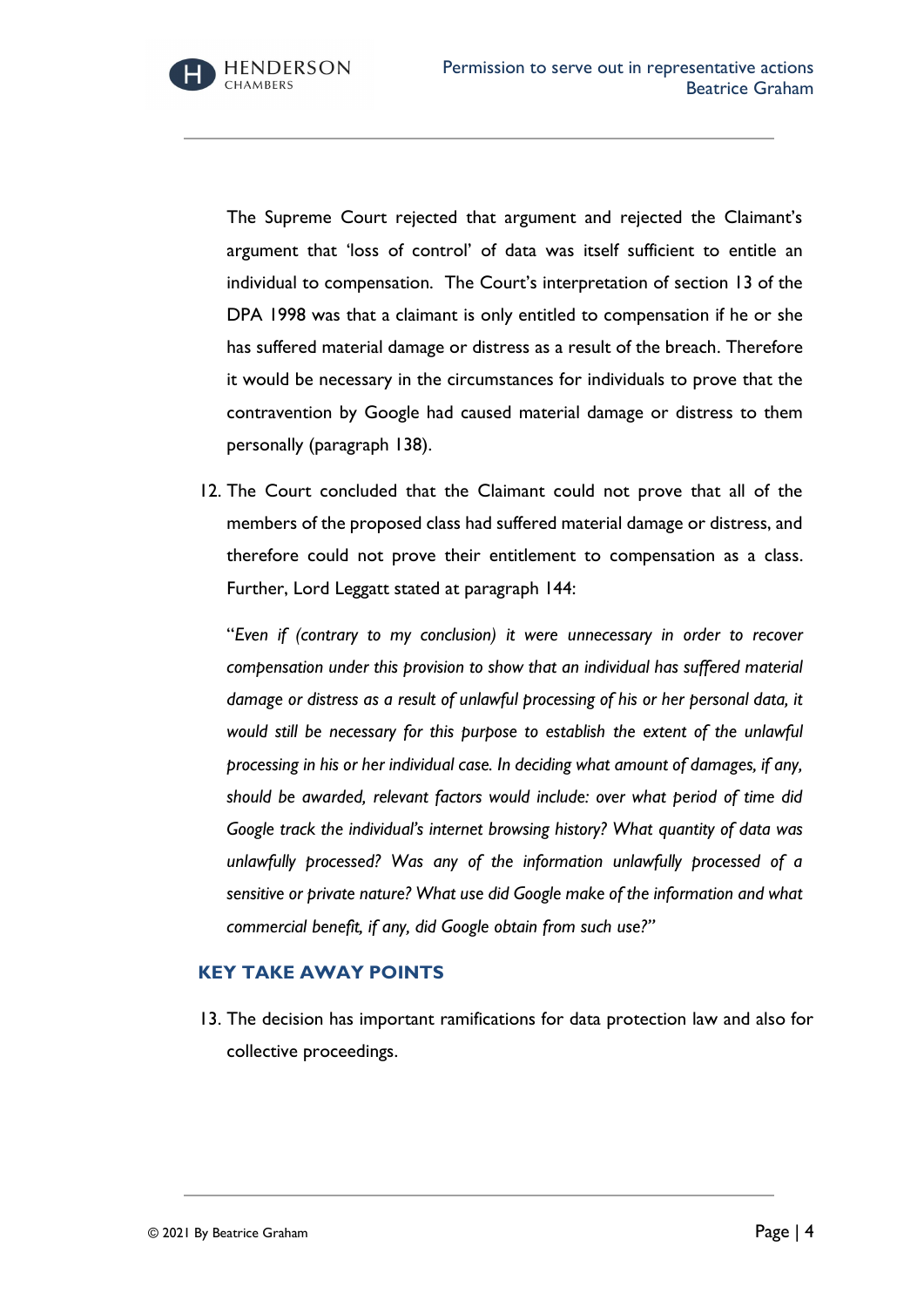- 14. It is now clear that compensation for a breach of the DPA 1998 is only available where the claimant has suffered financial loss or distress. Loss of control of data is not of itself sufficient to bring an entitlement to damages.
- 15. The Court has not ruled out the possibility of representative actions for damages. It envisages two scenarios where they could be claimed. The first is where the damages to which each member of the class is entitled require no "*individualised assessment*". The second is the possibility of a "*bifurcated process*" whereby issues of liability are tried as common issues through a representative claim, with the amount of damages being resolved at a second 'opt in' stage. In relation to that second possibility, the Court concluded that an action for damages would be brought for limitation purposes at the point of issue of the representative claim, and not at the point of individual claimants opting in after liability had been established.
- 16. Lord Leggatt (at paragraphs 82 and 84) stated:

*"There is no reason why damages or other monetary remedies cannot be claimed in a representative action if the entitlement can be calculated on a basis that is common to all the members of the class. Counsel for the claimant, Hugh Tomlinson QC, gave the example of a claim alleging that every member of the class was wrongly charged a fixed fee; another example might be a claim alleging that all the class members acquired the same product with the same defect which reduced its value by the same amount. In such cases the defendant's monetary liability could be determined as a common issue and no individualised assessment would be needed….*

*In the present case I could see no legitimate objection to a representative claim brought to establish whether Google was in breach of the DPA 1998 and, if so, seeking a declaration that any member of the represented class who has suffered damage by reason of the breach is entitled to be paid compensation.*"